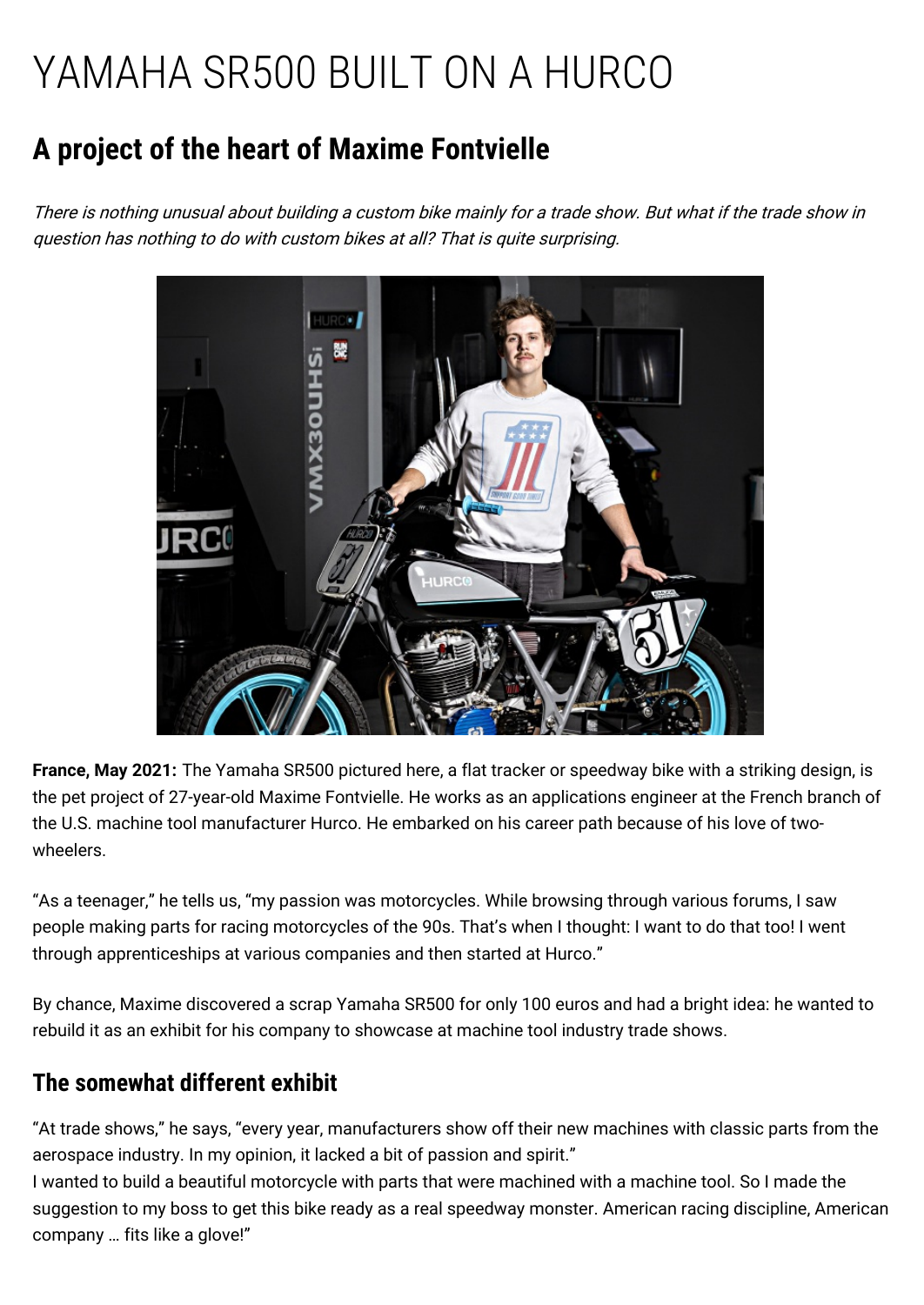

Wisely, Maxime's boss gave the okay – but there were only three months until the next trade show. So Maxime decided to divide the work. He entrusted the rebuilding of the engine to the Paris workshop Machines et Moteurs, with a very precise checklist. Meanwhile, he concentrated on the chassis. Back came the engine with a displacement increase to 540 cc and numerous interior changes. Highlights include a sharper camshaft, improved oil flow, a

Mikuni TMR36 carburetor and a K&N filter. There's also a new manifold and a megaphone muffler with countercone, both from SC Project in Italy.

#### **Piece by piece to a unique piece**

Maxime's first task on the chassis was to install a 19-inch rear wheel to match the front wheel. He ended up getting a second SR wheel and machining it to accept a sprocket and 300mm brake disc. He then made special wheel axles, adapted the front wheel to larger bearings, and made both wheels lighter by "splitting" the spokes.



There is no brake at the front, but there is a Brembo caliper and master cylinder at the rear, connected by a stainless steel jacketed line. Since Maxime converted the bike from a rear drum brake, the entire brake system is custom – right down to the caliper mount and foot switches.

Up front is a Yamaha XJR1200 suspension fork; the handlebar stem, triple clamps and handlebar risers are custom.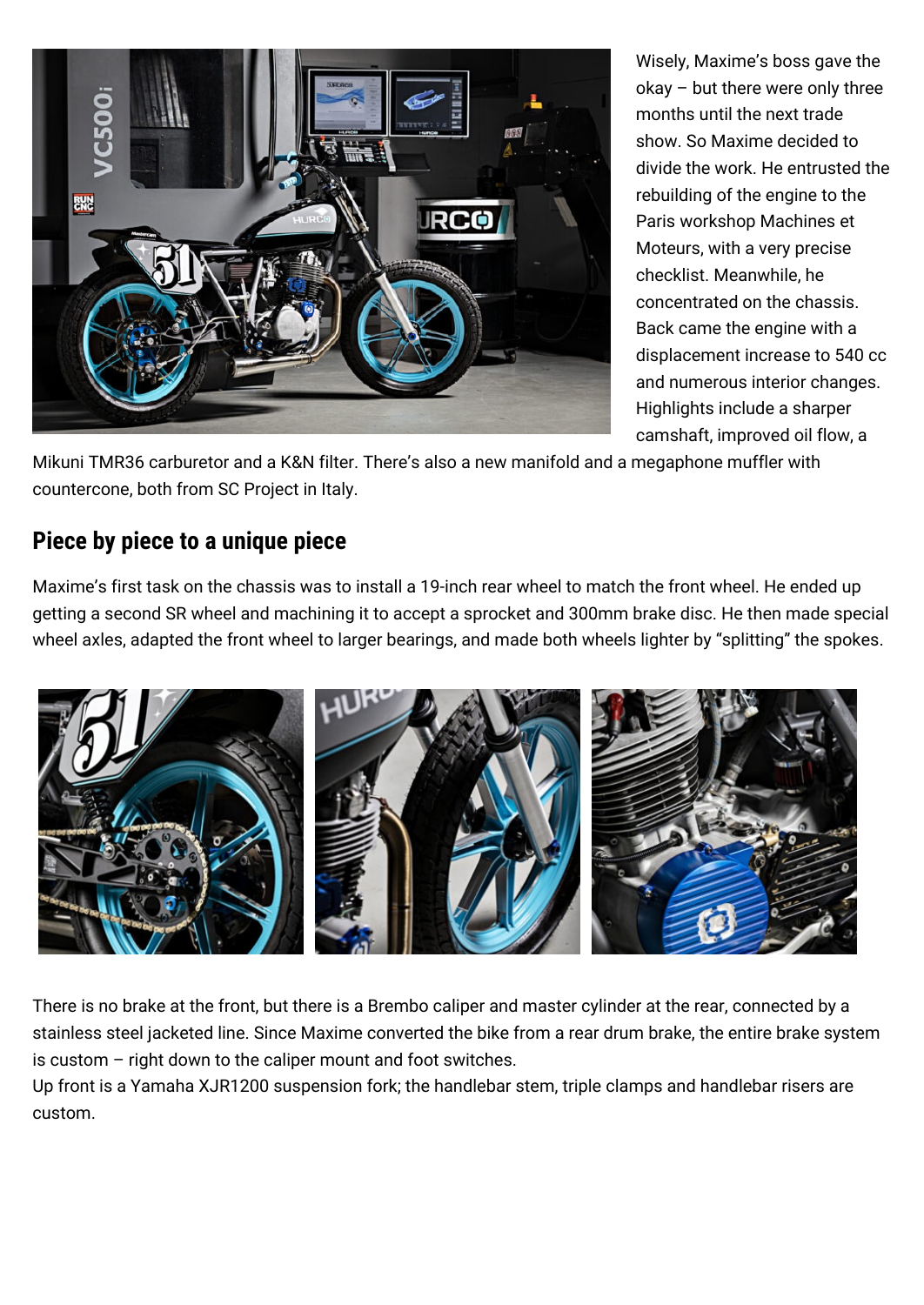

In the rear, two new shocks are attached to a custom swingarm – a part Maxime's boss requested to demonstrate the capabilities of Hurco's machine tools. The swingarm was made in collaboration with CAD/CAM company Mastercam and is custom-made for this bike. It features small details like a brake caliper support bracket and supports for a paddock stand.

#### **Custom bike in Hurco colors**

It's a nifty piece to admire up close; but that's just as true of the other custom details on this Yamaha. From the engine covers to the massive footpegs to the kickstart lever and pedal, Maxime really went all out without overdoing it. An even closer look reveals other fine details, such as the logos engraved on the sides of the triple clamps.

Up top, there's an Airtech Streamling rear fairing that matches the original gas tank, a front race number plate, and speedway handlebars. For the paint, Maxime's brother, a designer at Austrian design agency Kiska, helped out with over thirty designs – all in Hurco's corporate colors.

Everything is now painted in black and gray, with two shades of blue as accents (one for the paint and one for the anodizing). Another friend, Jerome, took care of the decals; they are a thank you to all the partner companies that contributed to the project.

Not only does the SR look damn good, but by all accounts it offers a lot of fun to ride. Soon, Maxime wants to take the bike out for some wild drifts on a speedway track … but until then, his main task is to set the scene for Hurco's next trade show booth.